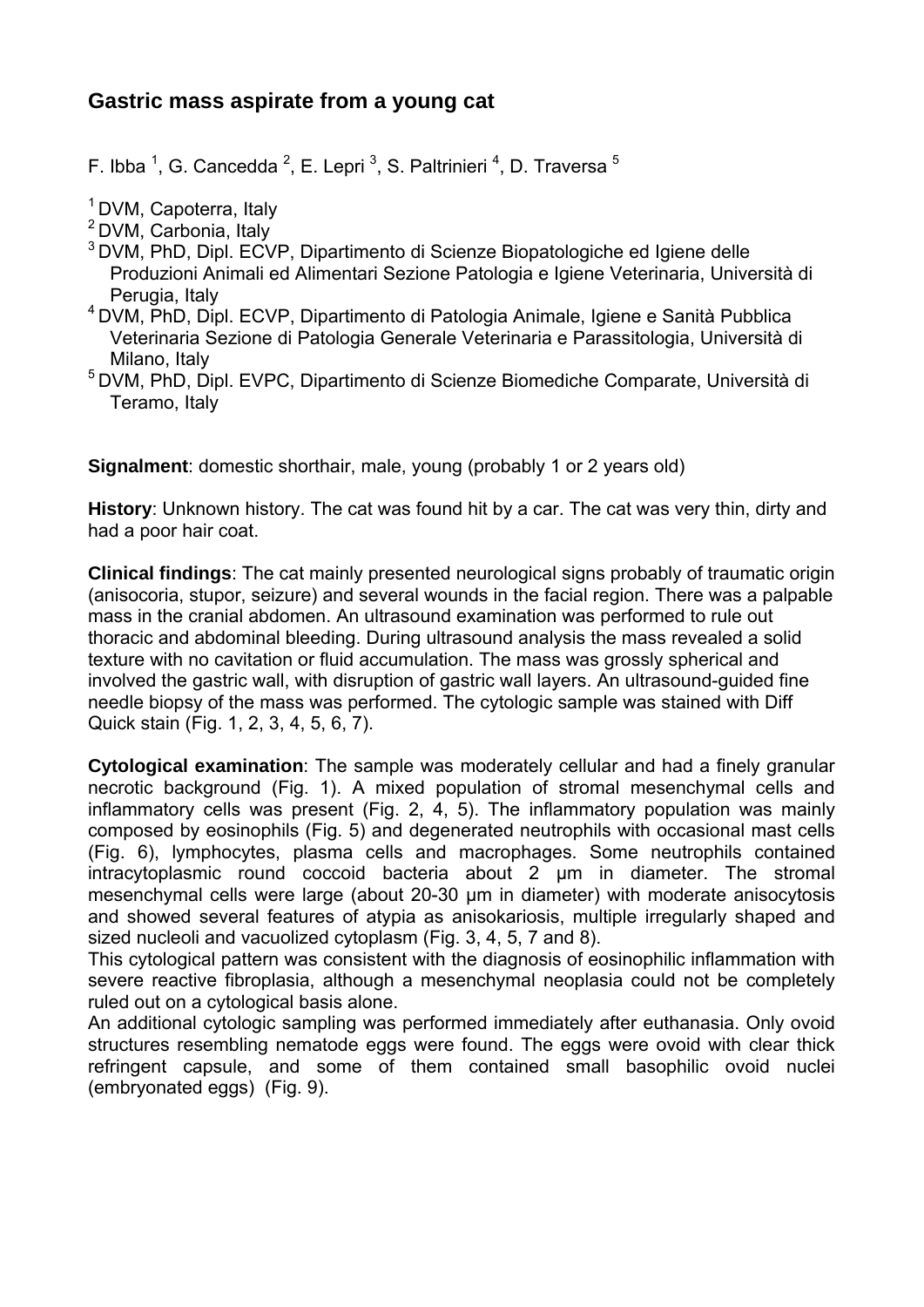

Fig. 1 Overall cytologic appearance of the gastric mass



Fig. 2 Mixed population of inflammatory cells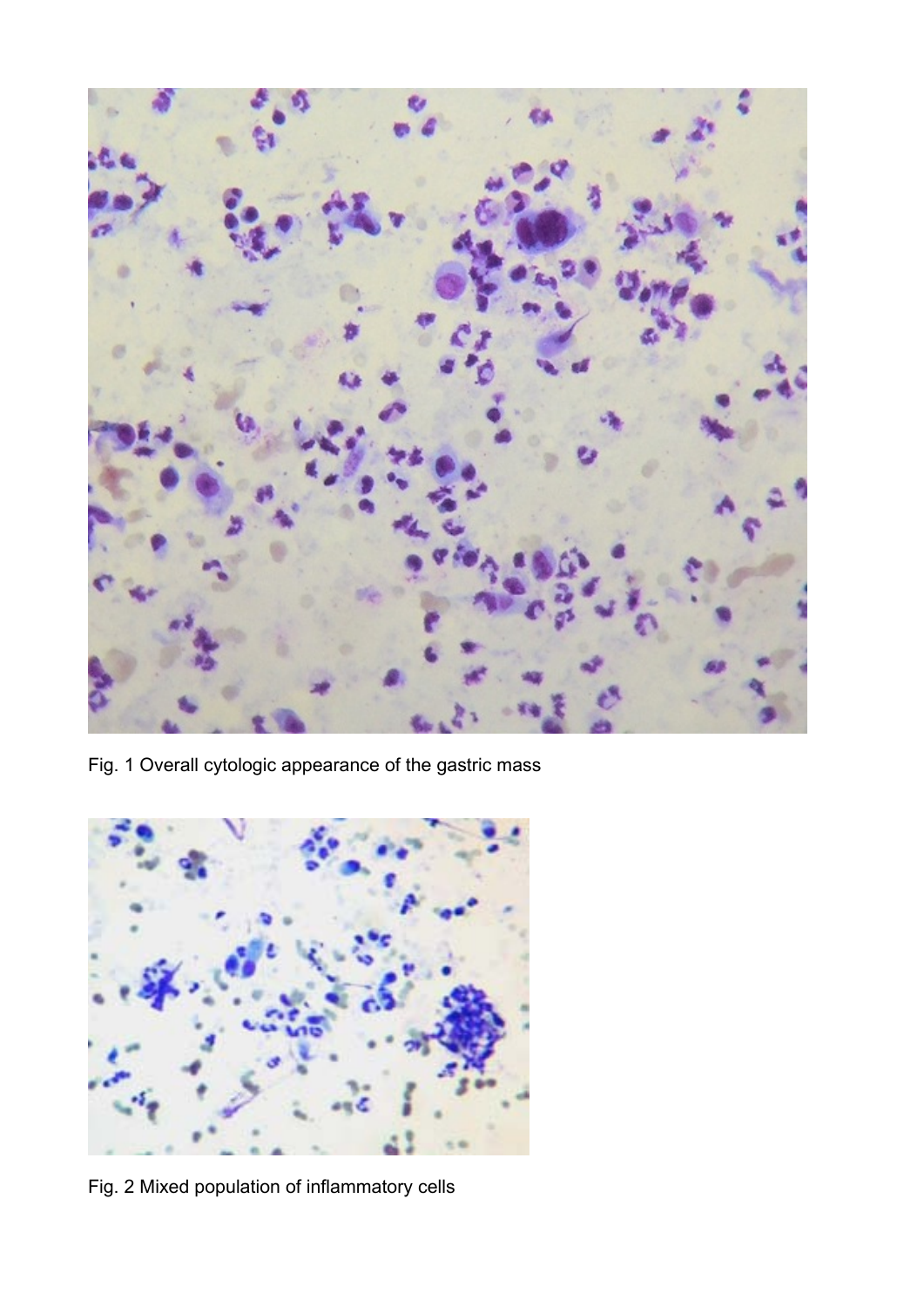

Fig. 3 Degenerated neutrophils with spindle cells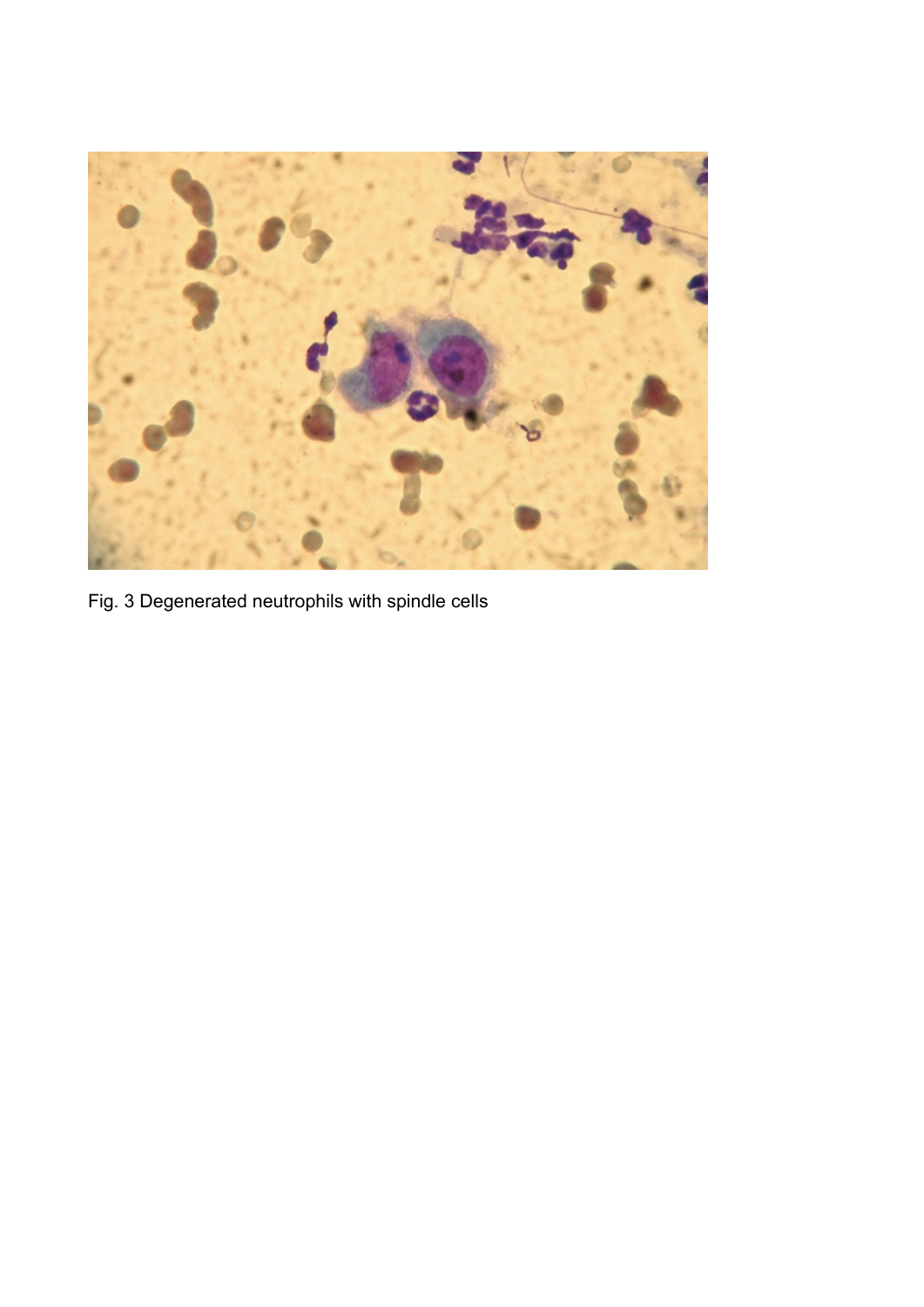

Fig. 4 Mixed population of stromal mesenchymal cells and inflammatory cells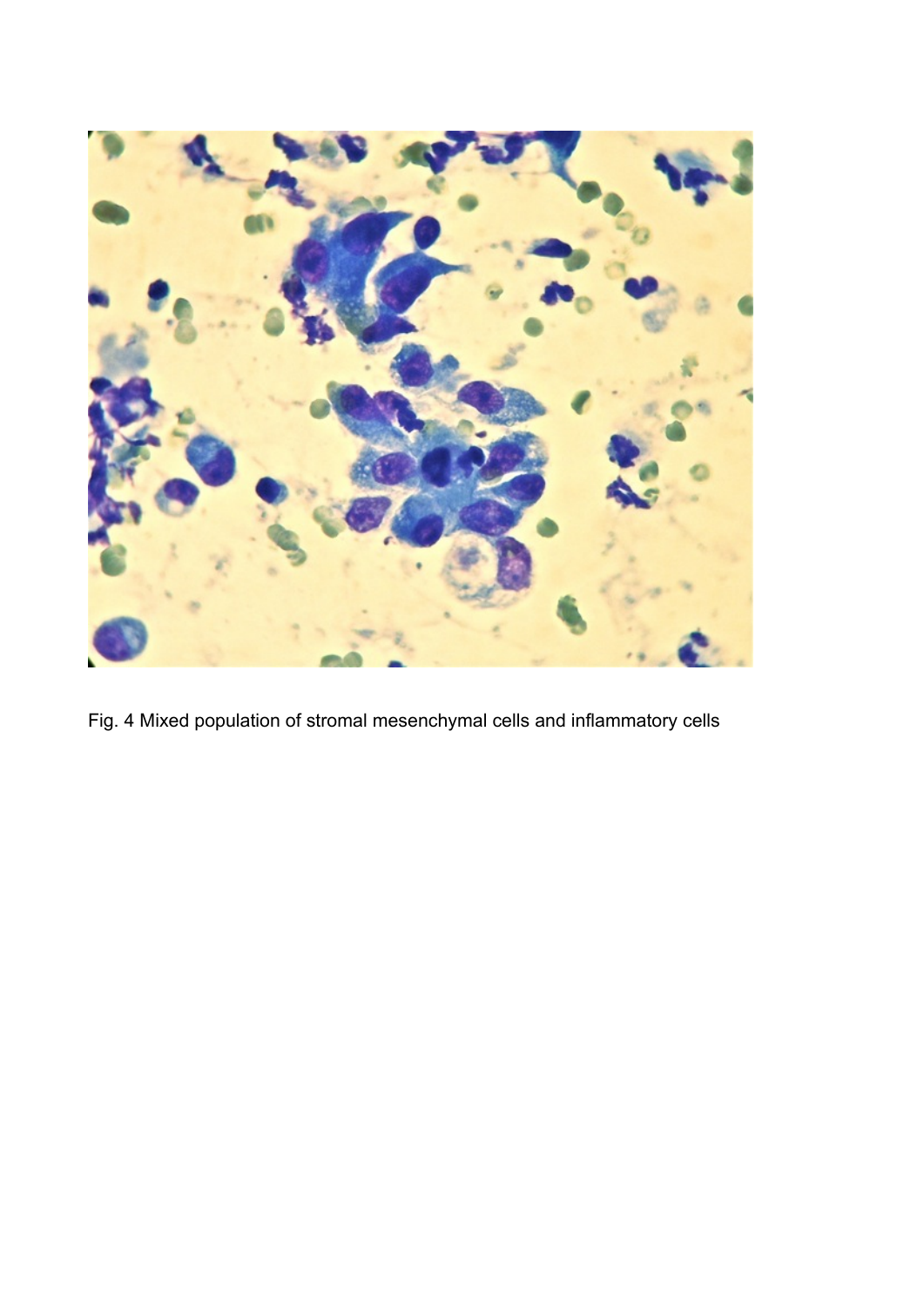

Fig. 5 The eosinophilic population was predominant.



Fig. 6 Occasional mast cells were present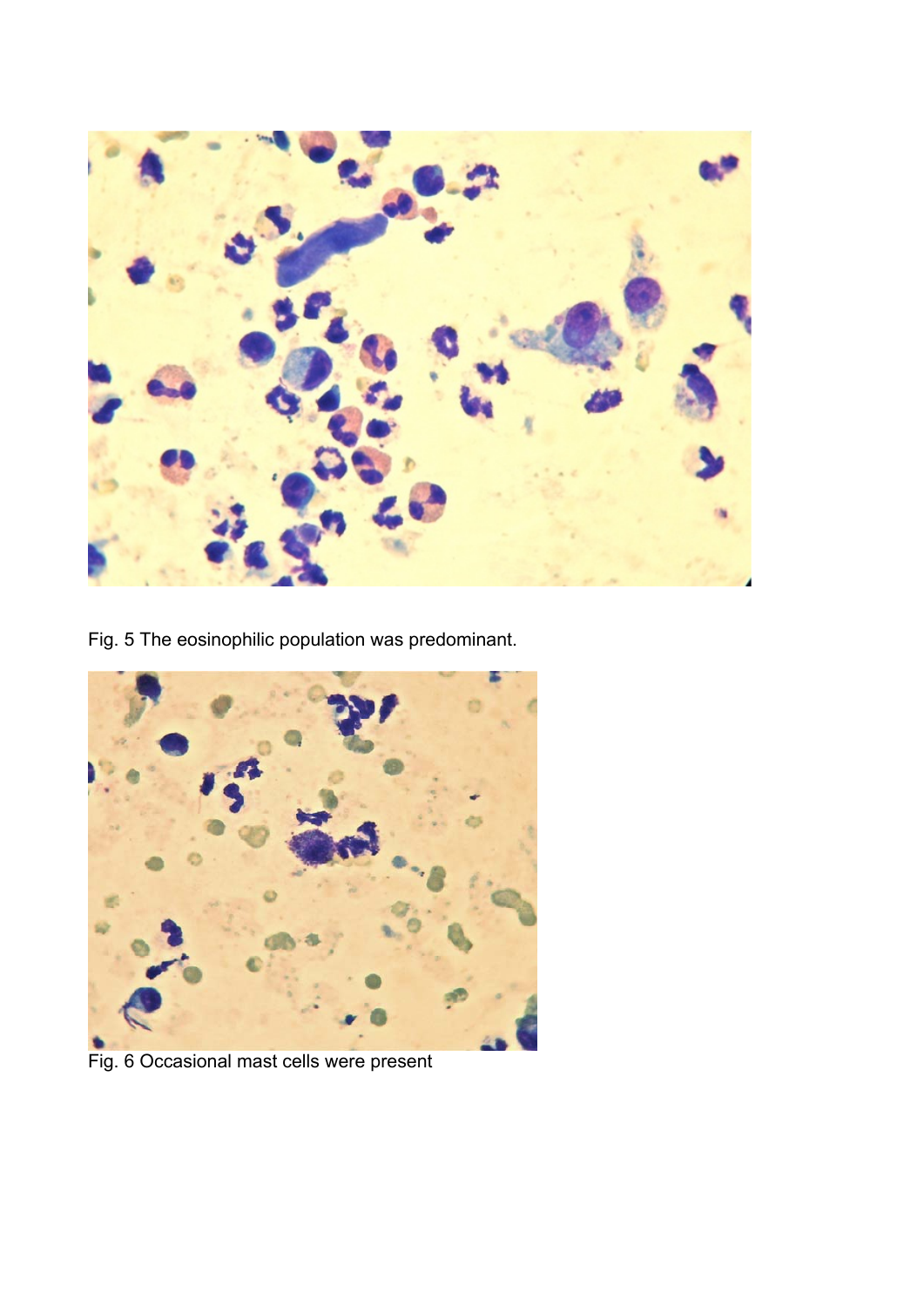

Fig. 7 Mixed inflammatory pattern with atypical spindle cells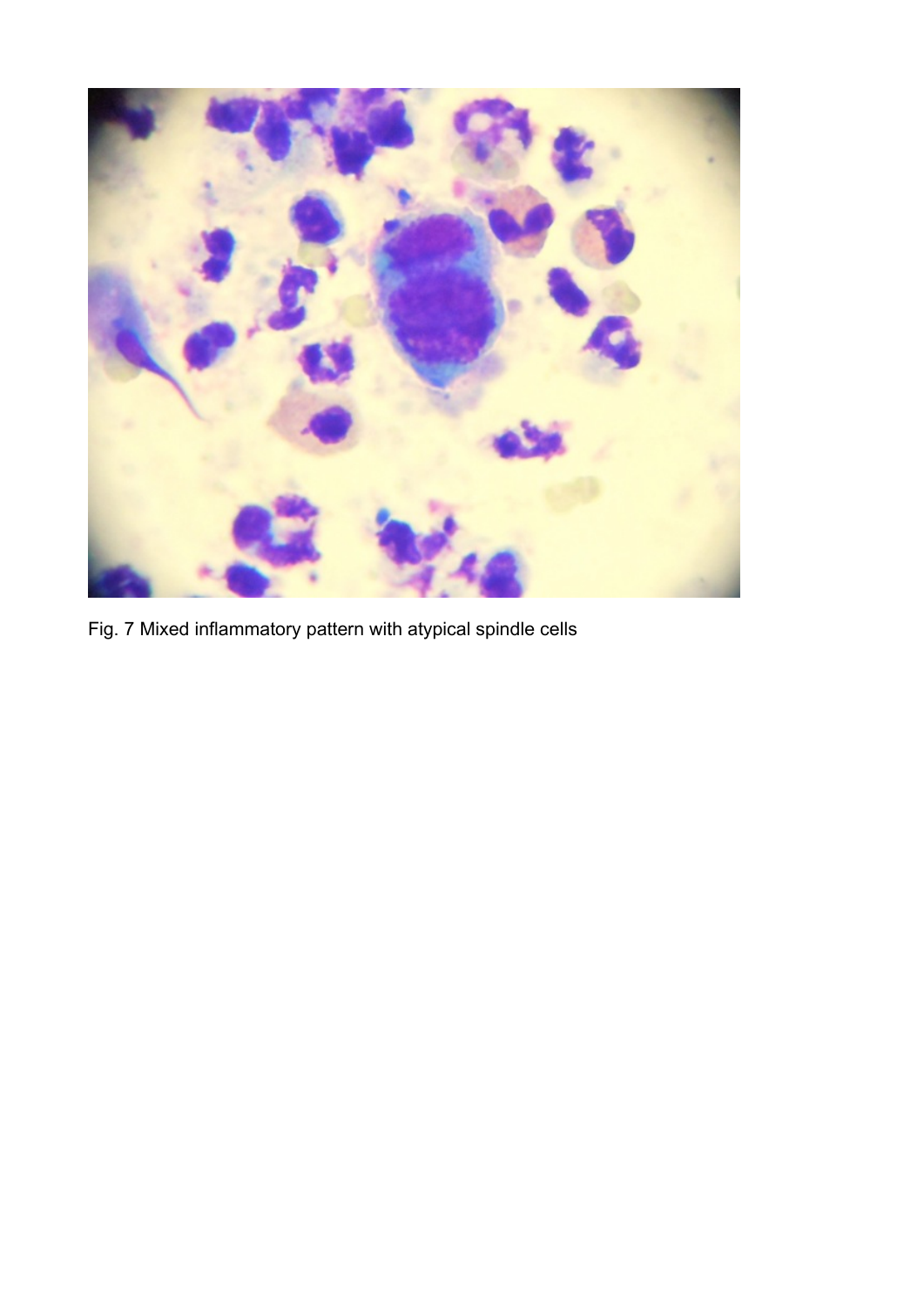

Fig. 8 Mixed inflammatory pattern with spindle cells showing moderate to severe atypia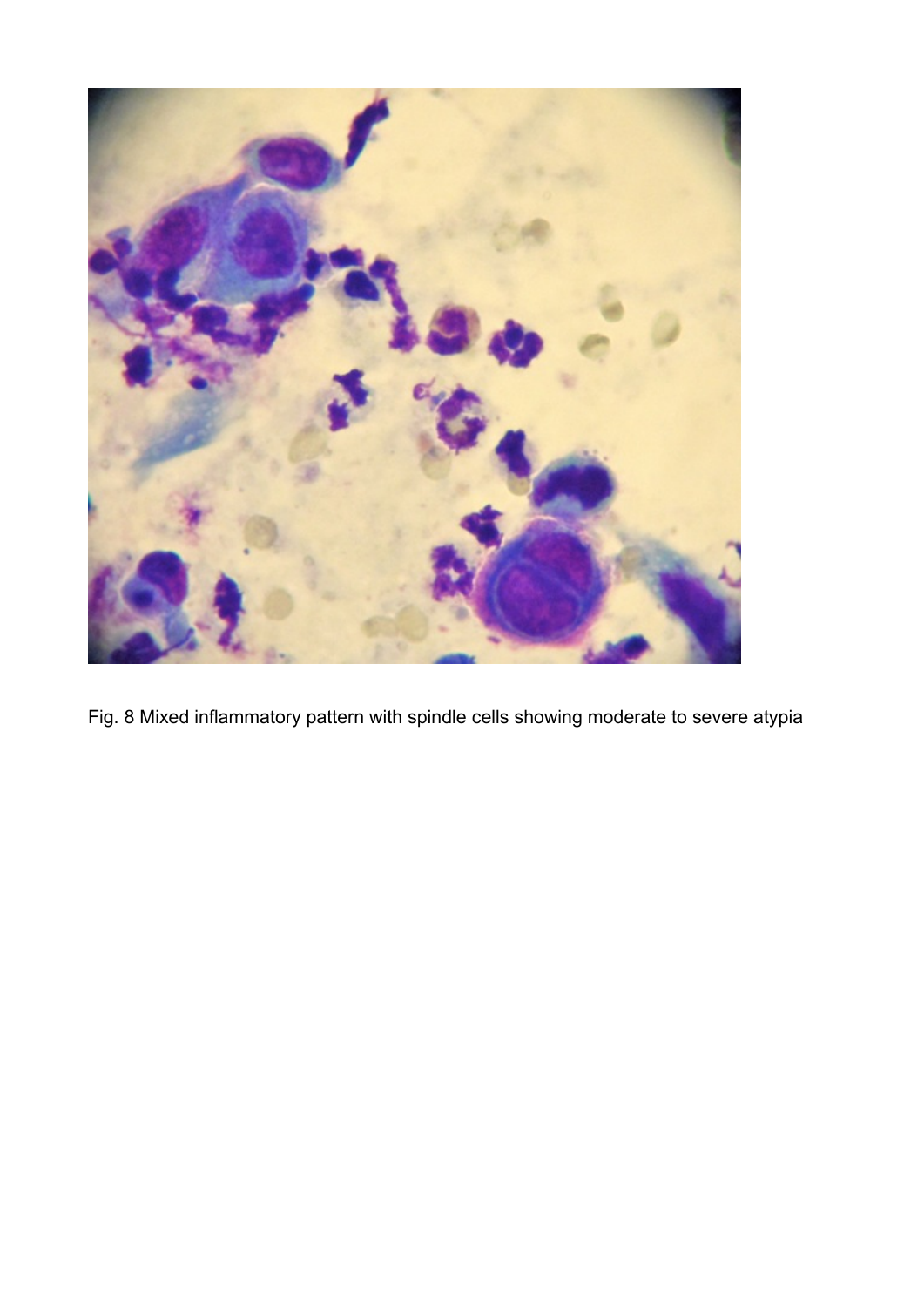

Fig. 9 Ovoid elements resembling nematode eggs

**Necropsy findings**: A spherical, well defined, nodule (3x2 cm) was excised from the gastric wall. No signs of peritoneal involvement were observed. The overlaying gastric mucosa was intact, except for a small fissure 2 mm in length (Fig. 10); On the cut surface the nodule was smooth, white-yellow, and contained some reddish nematodes (Fig. 11).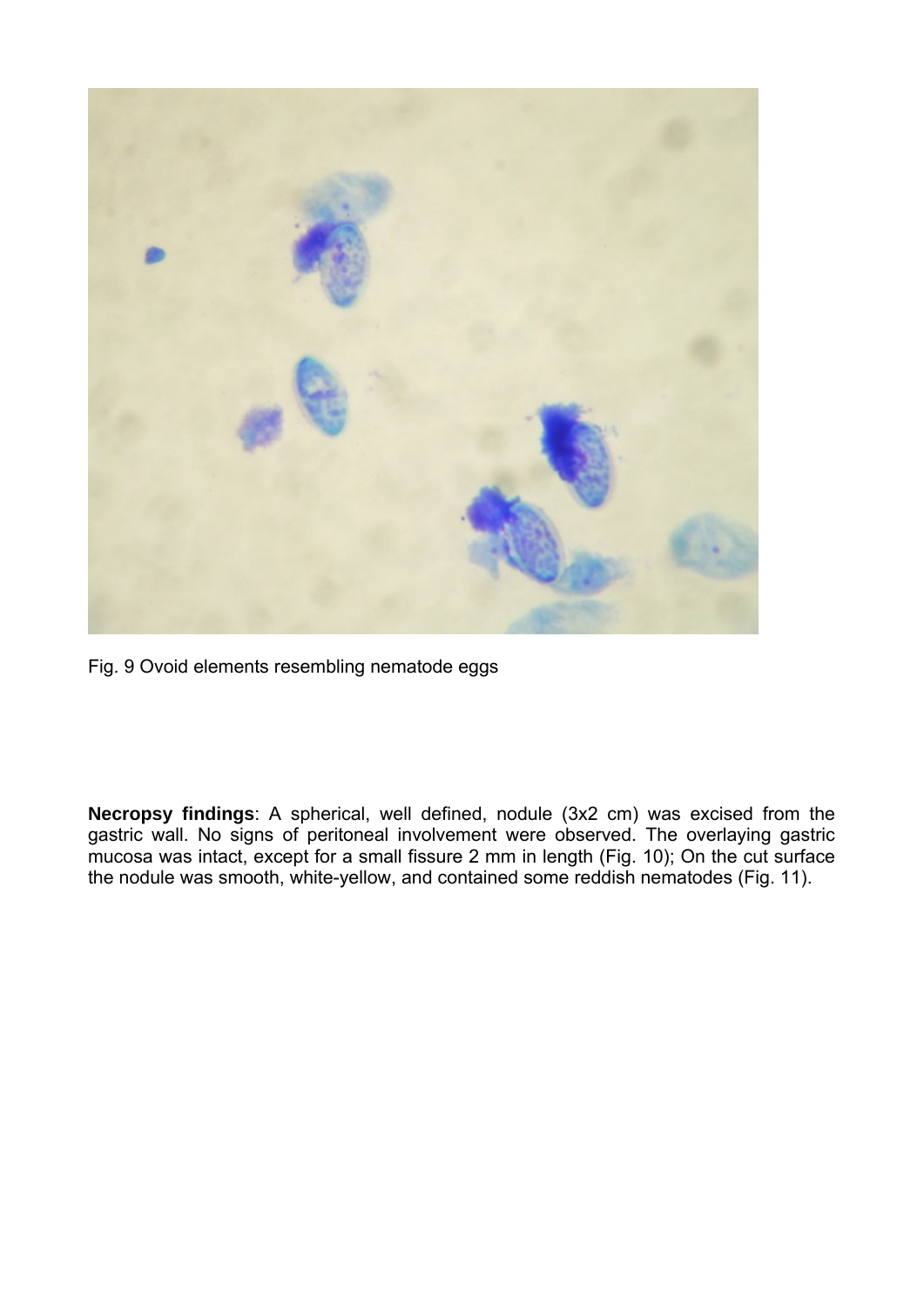

Fig. 10 Mucosal surface of the mass



Fig. 11 Cut surface of the mass

Detailed pictures of a single worm extracted from the mass are showed in Fig. 12 (gross appearance of the nematode), 13 and 14 (microscopical details).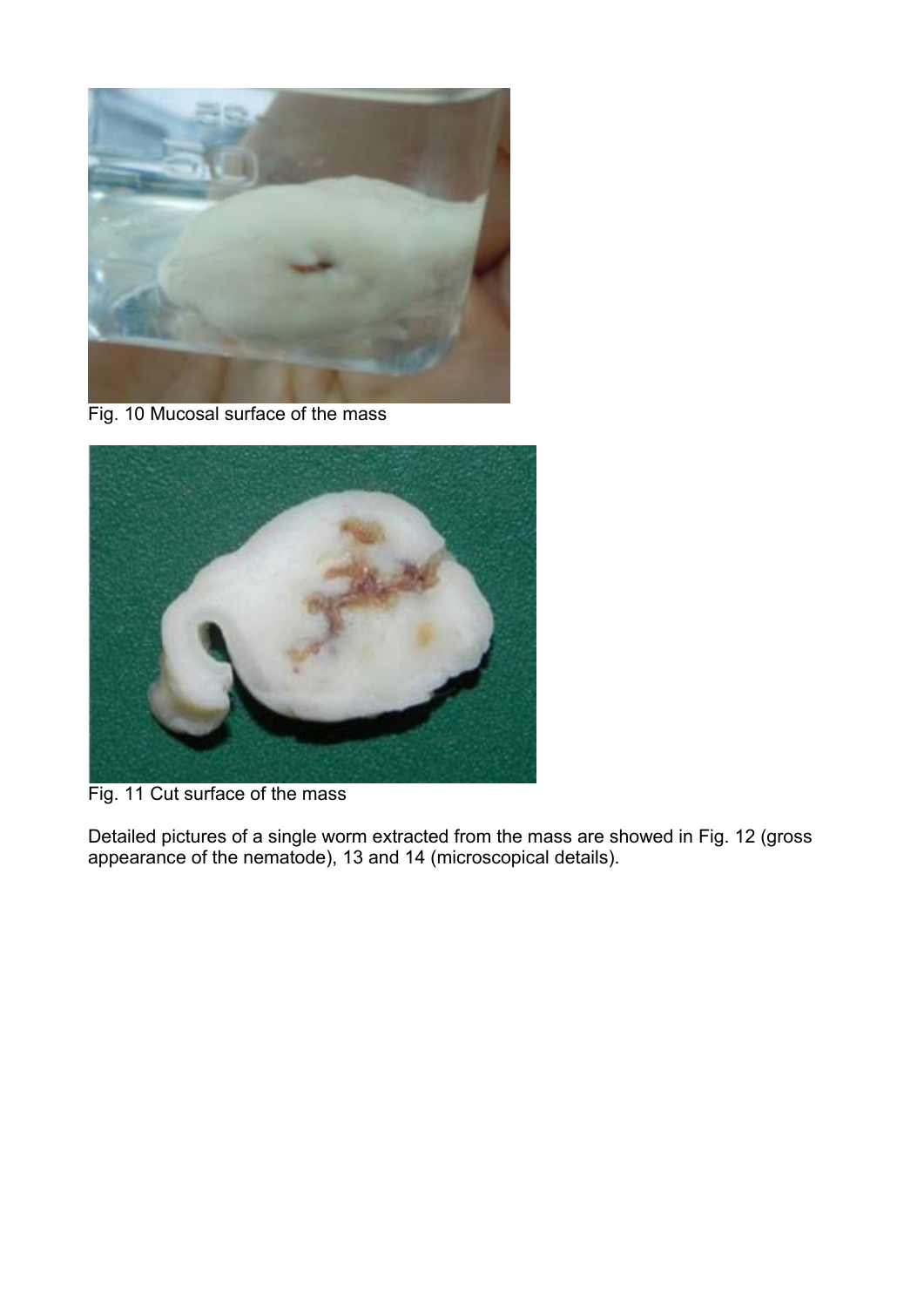

Fig. 12 Gross appearance of single nematode extracted from the mass



Fig. 13 Cephalic end of one worm extracted from the gastric mass



Fig. 14 Spiculated caudal end of the same worm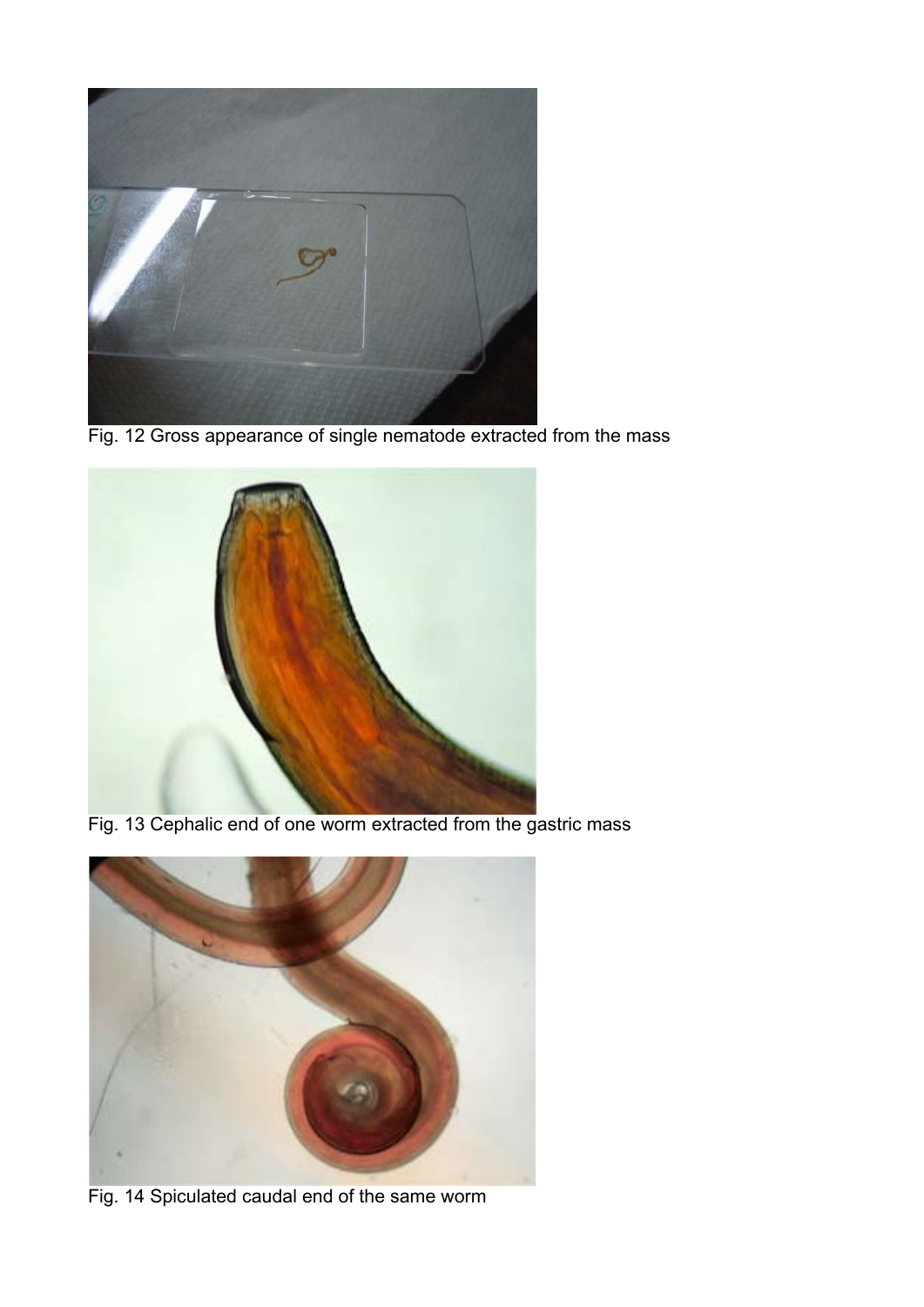### **Histopathology**:

Histologically the nodule was composed by interlacing boundless of mature dense collagen interspersed with perivascular to coalescing accumulation of inflammatory cells in different proportions (Fig. 15, 16). Some aggregates were composed mainly by lymphoplasmacytic cells (Fig. 17), while in other there was a prevalence of eosinophils (Fig. 18) or macrophages with large clear foamy cytoplasm and oval peripheral nuclei, with scattered neutrophils (Fig. 19). The inflammatory infiltration was centered around several sections of adult nematode with thick hyaline cuticle, intestine and uterus filled with myriads of oval eggs, morphologically consistent with those observed in cytological specimens (Fig. 20). Occasionally scattered necrotic areas with eosinophilic amorphous material (eosinophilic granules) were present, probably around dead degenerated nematodes (Fig. 21). The inflammatory infiltrate was embedded in a well differentiated mature collagen stroma with cords and whorls of spindle cells showing moderate atypia, consistent with ongoing fibrotic disease (Fig 22-23). Scattered spindled mast cells were present (Fig. 24).



Fig.15 Distinct well defined nodule with mucosal opening and several sections of adult nematodes; Hematoxilin and eosin (HE), 1x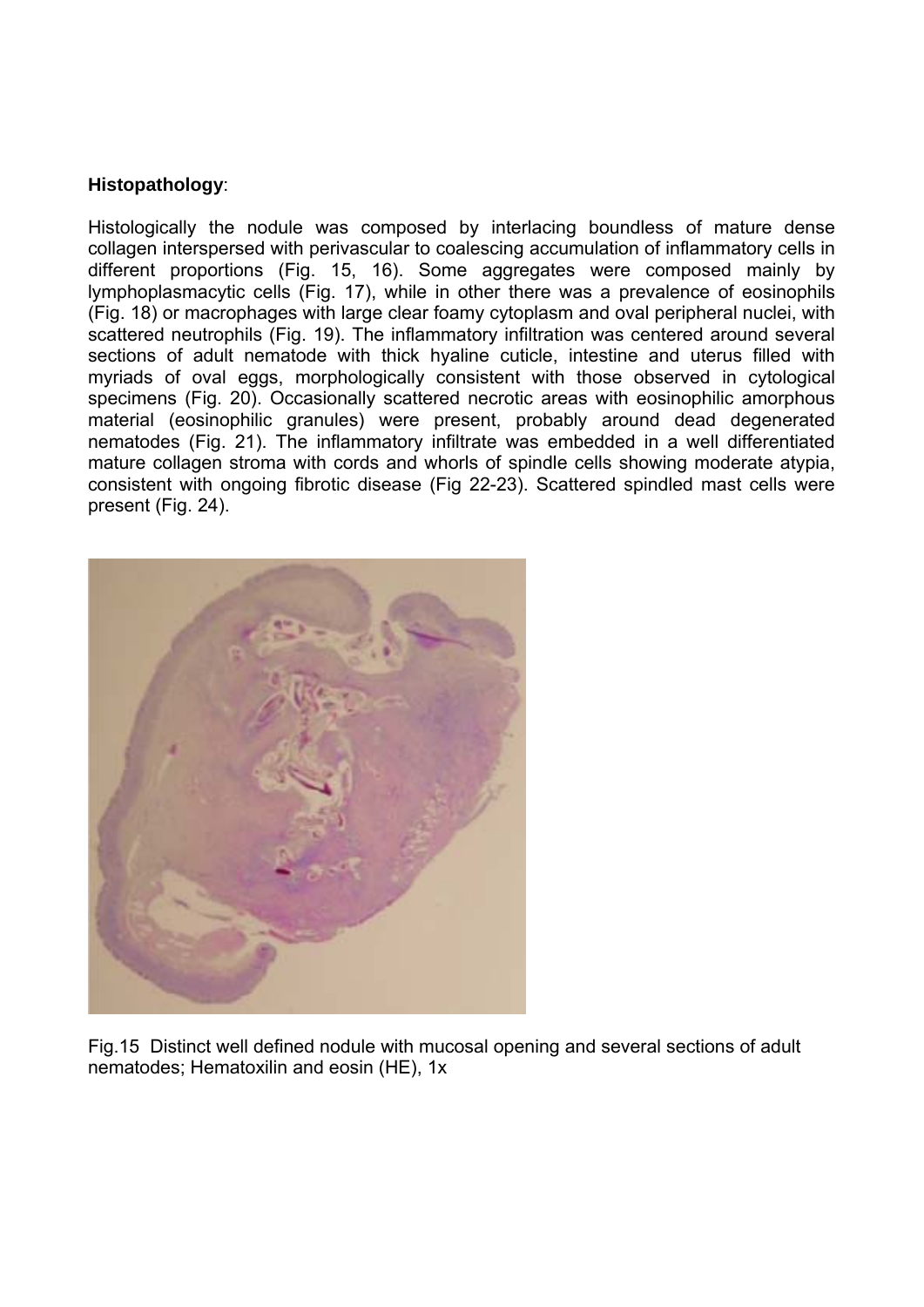

Fig. 16 The nodule is mainly composed by mature collagen tissue; Masson trichrome, 1x



Fig. 17 Lymphoplasmacytic aggregates, HE stain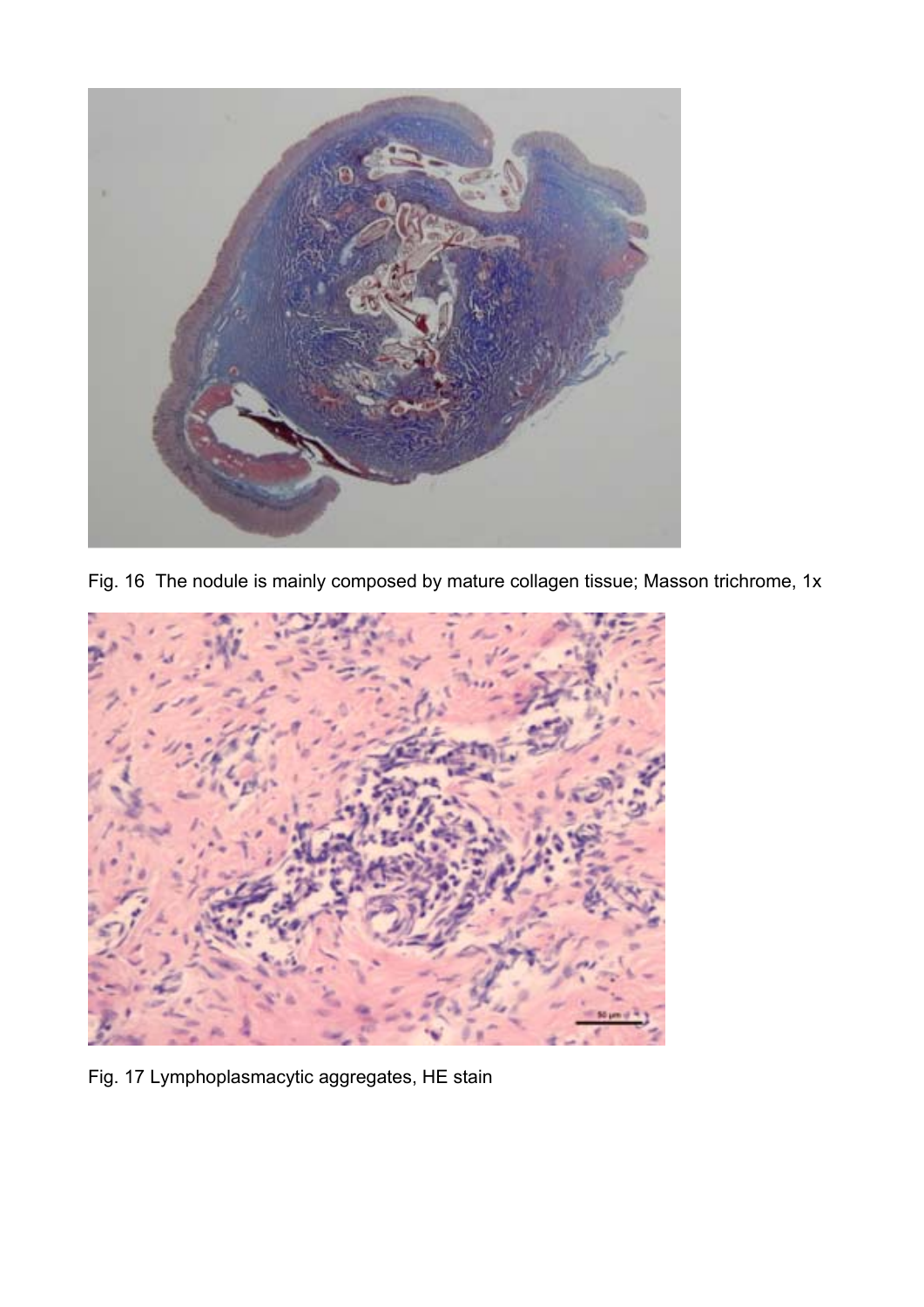

Fig. 18 Eosinophilic infiltration, HE stain



Fig. 19 Macrophages with large clear foamy cytoplasm with scattered neutrophils, HE stain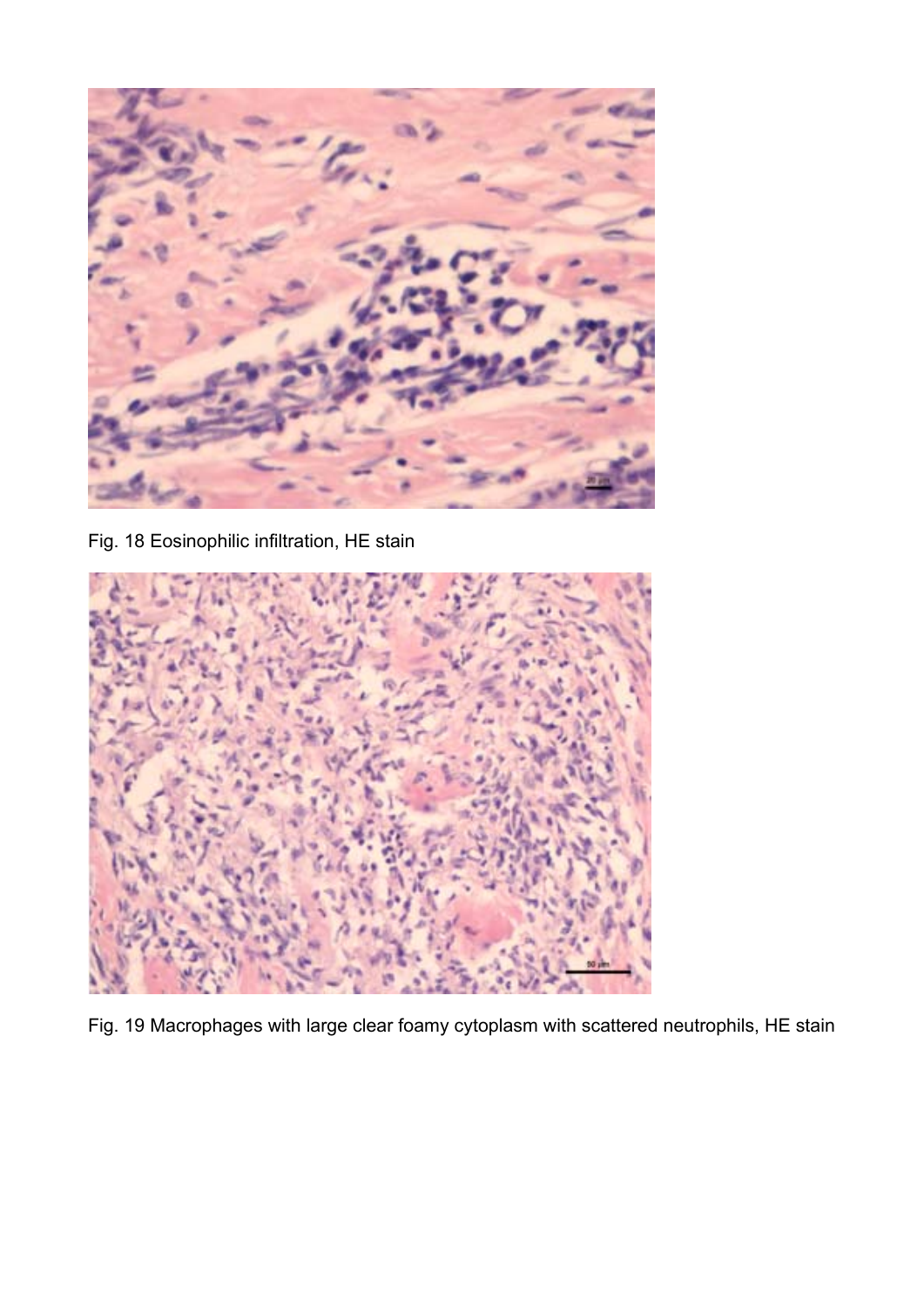

Fig. 20 The inflammatory infiltration was centered around sections of adult nematode, HE stain



Fig. 21 Necrotic areas with eosinophilic amorphous material probably around dead degenerated nematodes, HE stain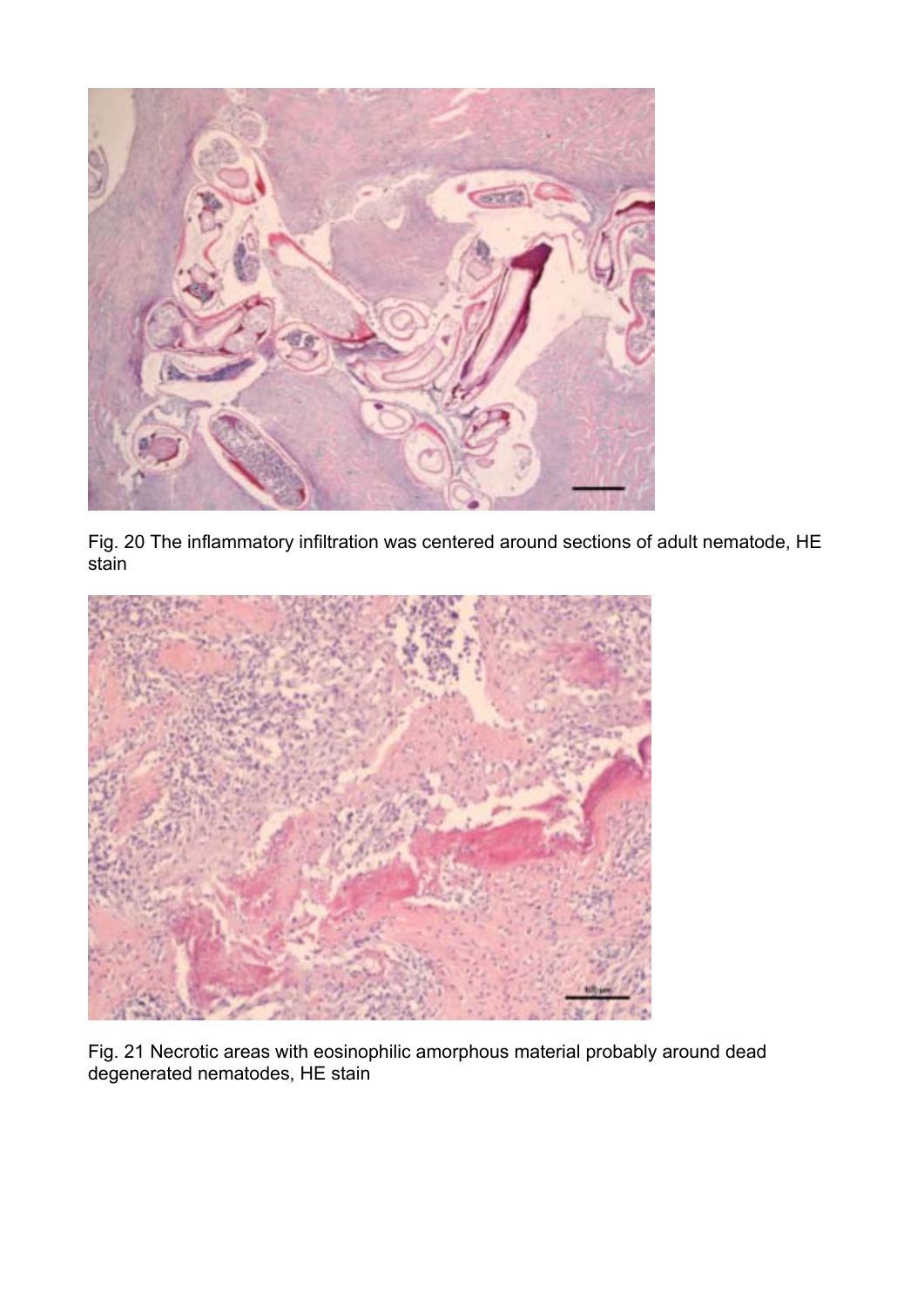

Fig. 22 Well differentiated mature collagen stroma with cords and whorls of spindle cells showing moderate atypia, HE stain



Fig. 23 Well differentiated mature collagen stroma with cords and whorls of spindle cells showing moderate atypia, HE stain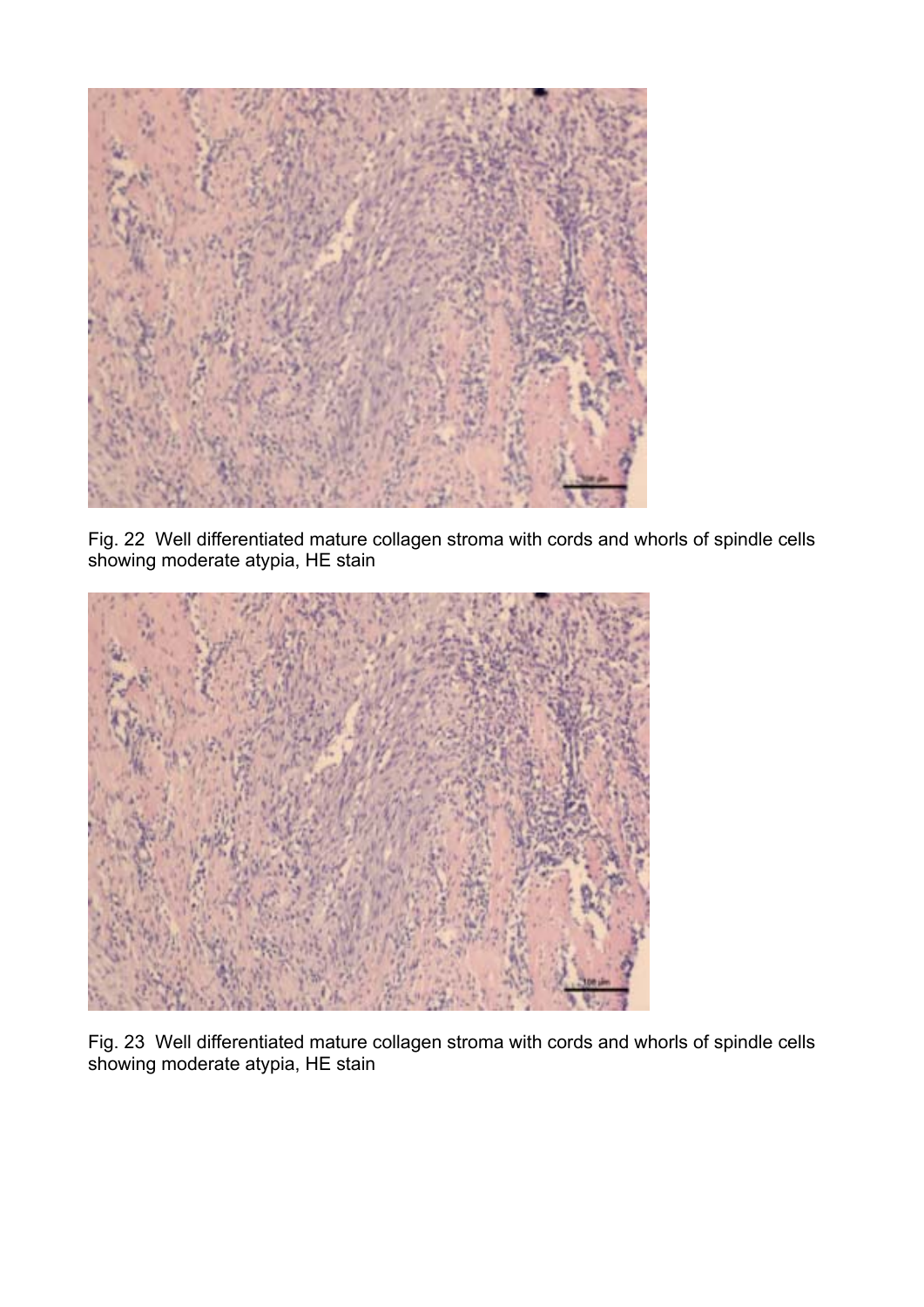

Fig. 24 Scattered spindled mast cells were present.

### **Further investigations**:

The nematode was exposed to liquid nitrogen and then subjected to the genomic DNA extraction using a commercial kit (DNEasy Tissue kit, QIAgen, Gmbh, Germany). For PCR-coupled sequencing, a 689bp-long region of the cox1 gene was PCR-amplified using the Spirurida-universal primer set NTF (5'-TGATTGGTGGTTTTGGTAA-3') – NTR (5'- ATAAGTACGAGTATCAATATC-3'). For each DNA extract, the PCR reaction mix was prepared in 50 μl with 5 μl of template, 100 picomoles of each primer, 25 μl of Ready Mix REDTaq (Sigma, St. Louis, MO) and rinsed with distilled water provided by the same manufacturer. PCRs were performed in a thermal cycler (2700, Applied Biosystems, Foster City, CA) using the following cycling protocol: 7 min at 94°C, 40 cycles at 94°C for 1 min, 50°C for 1 min and 72°C for 1 min, followed by a final extension at 72°C for 10 min. The PCR product was purified and then directly sequenced. Sequences were determined in both orientations using the same primers individually as for the PCR, and the electropherograms were manually checked and edited to assure overall similarity. The sequences were compared with those of the cox1 gene of other common spirurids available in the GenBankTM using the Nucleotide-Nucleotide Basic Local Alignment Search Tool.

These results are consistent with a worm belonging to Cylicospirura genus.

#### **Conclusion**:

To our knowledge, this is the first report of Cylicospirura infection of domestic cat in Europe. The life cycle of this parasite is almost unknown. It's thought that the life cycle involves an intermediate host that would be an arthropod, probably a beetle, or a vertebrate paratenic host<sup>6</sup>.

Cylicospirura, which is closely related to Spirocerca and less strictly to Physaloptera, was observed in domestic cats in South Africa<sup>3</sup> and Algeria<sup>6</sup> and in wild cats in Tasmanian Midlands<sup>7</sup>. Other reports involve wild felids from North and South America<sup>1,4,5,6</sup>, India<sup>7</sup>. There are only two reports of this organism in Europe involving herbivores from zoological gardens in Spain<sup>2</sup> and UK<sup>6</sup>. Although Cylicospirura has been never associated with gastric wall neoplasia, in contrast to other related spiruridea like Spirocerca and Cyathospirura<sup>6</sup>,